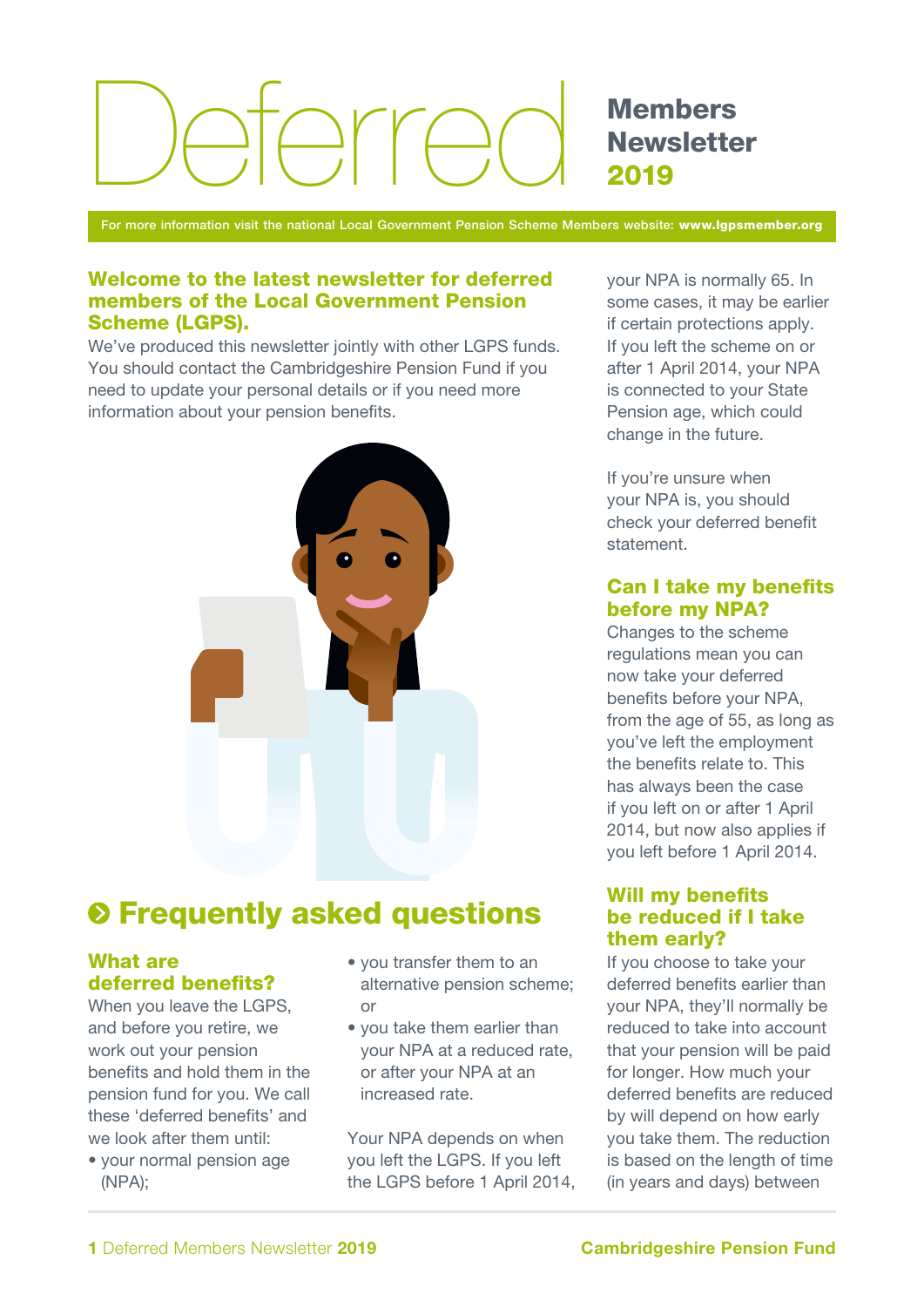the date you take them and your NPA.

The early-retirement reduction factors are set by the government and can vary from time to time. The current factors are shown in the table below.

| <b>Number</b><br>of years<br>paid early | <b>Pension</b><br>reduction | Lump-sum<br>reduction (for<br>membership<br>to 31 March<br>2008) |
|-----------------------------------------|-----------------------------|------------------------------------------------------------------|
| $\overline{0}$                          | 0%                          | 0%                                                               |
| 1                                       | 5.1%                        | 2.3%                                                             |
| $\overline{2}$                          | 9.9%                        | 4.6%                                                             |
| 3                                       | 14.3%                       | 6.9%                                                             |
| 4                                       | 18.4%                       | 9.1%                                                             |
| 5                                       | 22.2%                       | 11.2%                                                            |
| 6                                       | 25.7%                       | 13.3%                                                            |
| $\overline{7}$                          | 29.0%                       | 15.3%                                                            |
| 8                                       | 32.1%                       | 17.3%                                                            |
| 9                                       | 35.0%                       | 19.2%                                                            |
| 10                                      | 37.7%                       | 21.1%                                                            |
| 11                                      | 41.6%                       | Does not apply                                                   |
| 12                                      | 44.0%                       | Does not apply                                                   |
| 13                                      | 46.3%                       | Does not apply                                                   |

You can find more information about taking your deferred benefits on the national LGPS website: www.lgpsmember.org/arl/alreadyleft-when.php

### Can I take my deferred benefits later than my NPA?

If you left the LGPS after 1 April 1998, you can choose to leave your benefits in the LGPS past your NPA, but we must pay these to you when you reach 75. In this case your benefits would be increased for late payment. If you left before 1 April 1998 you must take your benefits when they're due.

#### Can I take my deferred benefits if I'm unable to work due to ill health?

If you are ill and cannot work, you can ask your former employer to pay your deferred benefits early, without a reduction, whatever your age. Contact your former employer if you would like to discuss this. Your health condition must meet the rules set out in the regulations.

# How do my deferred benefits keep their value against inflation?

Every April, your deferred benefits are adjusted in line with inflation. The pension increase applied to your benefits is measured by the Consumer Price Index (CPI) as at the previous September. For April 2019, this is 2.4%.

## What happens to my deferred benefits if I die?

If you're a deferred member and you die, your eligible dependants may be entitled to a lump-sum death grant and survivor's pension.

## If you left the LGPS before

1 April 2008, the death grant would be the same as your lump-sum retirement grant shown on your statement and includes any increases to your pension since the date you left.

#### If you left on or after 1 April

2008, the death grant would be five times your deferred pension, plus any pension

increases since the date you left.

After your death, the following people may receive a pension.

- Your husband, wife or registered civil partner
- Any eligible children
- If you were a member of the LGPS on or after 1 April 2008, an eligible cohabiting partner (someone you live with as if you were married)

Check how much your dependants could receive by logging in to our secure members' website at pensions.cambridgeshire.gov.uk

It's important to let us know about any changes to your marital status.

# How do I update my personal details?

If you want to update the personal details shown on your annual statement (including your address), or you want to tell us about any other changes, please fill in the relevant form (for instance, the 'change of address' form). You can find these on the fund's website. Or, you can log in to your online account through the dedicated Member Hub to update some of your personal details.

If your marital status changes, you should give us your original marriage certificate, civil partnership certificate or decree absolute, as appropriate, so that we can authorise the change.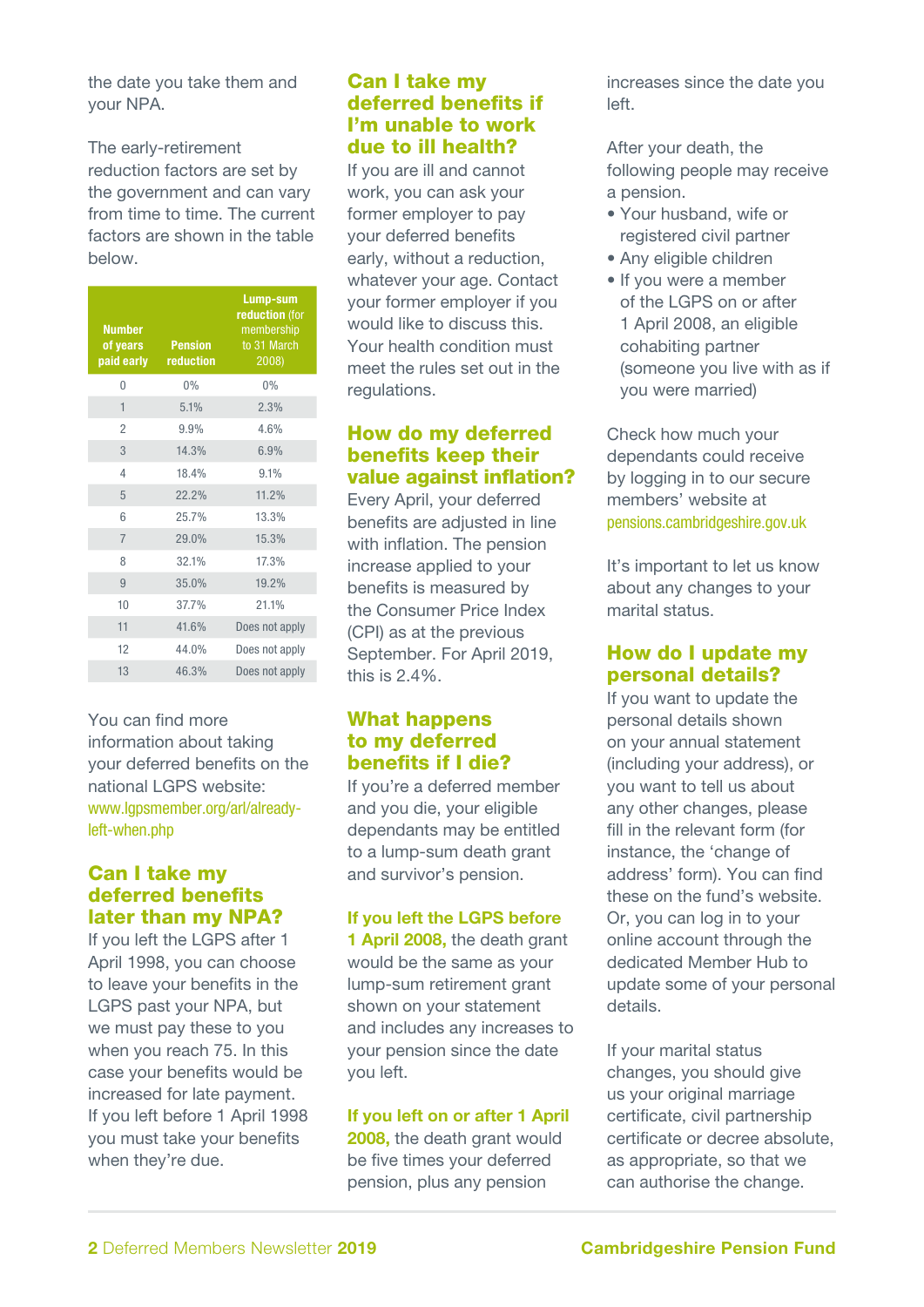# $\odot$  **Early payment** of deferred benefits for leavers before 1 April 1998 only

#### Last year we let you know about a change to the scheme rules if you left with deferred benefits before 1 April 1998.

We told you that the scheme rules had been changed to allow you to take your benefits at age 55 (rather than 60), or your NPA. Your NPA will be between 60 and 65 depending on when you joined the scheme. You can find this information on your deferred benefit statement.

A further change to the scheme rules now allows you to take your benefits at any time from age 55 (rather than only at 55 or your NPA). Your former employer doesn't need to give permission for you to take your benefits between the age of 55 and your NPA. You must take your deferred benefits at your NPA (if you've not taken them before).

Also, you no longer have to leave all local government employment to take your deferred benefits.

This means that if you're working in another local government employment (that is, a different employment to the one you were in when you built up your deferred benefits) you can now choose to take your deferred benefits

and continue in your local government employment.

The above changes are backdated to 17 April 2018. If you would like to apply for early payment of your deferred benefits, please contact us.

# **<sup>O</sup>** Changes to survivors' benefits for same-sex husbands, wives and civil partners

A change has been made as a result of a Supreme Court judgment (Walker v Innospec) which found that Mr Walker's husband was entitled to the same benefits that would have been paid if Mr Walker had died and left a widow in an opposite-sex marriage.



# Why does this apply to the LGPS?

The government believes that the implication of this judgment for all public-service pension schemes, including the LGPS, is that surviving civil partners or surviving same-sex husbands or wives should receive benefits equal to those that would be left to the widow of a male member of the scheme.

## When does the change take effect from?

The change is backdated to the date that civil partnerships and same-sex marriages were introduced. This is 5 December 2005 for civil partnerships and 13 March 2014 for same-sex marriages.

This means that if a member of the LGPS has died leaving a surviving civil partner or a same-sex husband or wife, the survivor's pension will need to be reviewed and any extra amounts paid, if this applies. We are currently reviewing the effect of this change and will tell you if it applies to you.

The change will automatically be taken into account in survivors' benefits paid to civil partners and same-sex husbands and wives in the future.